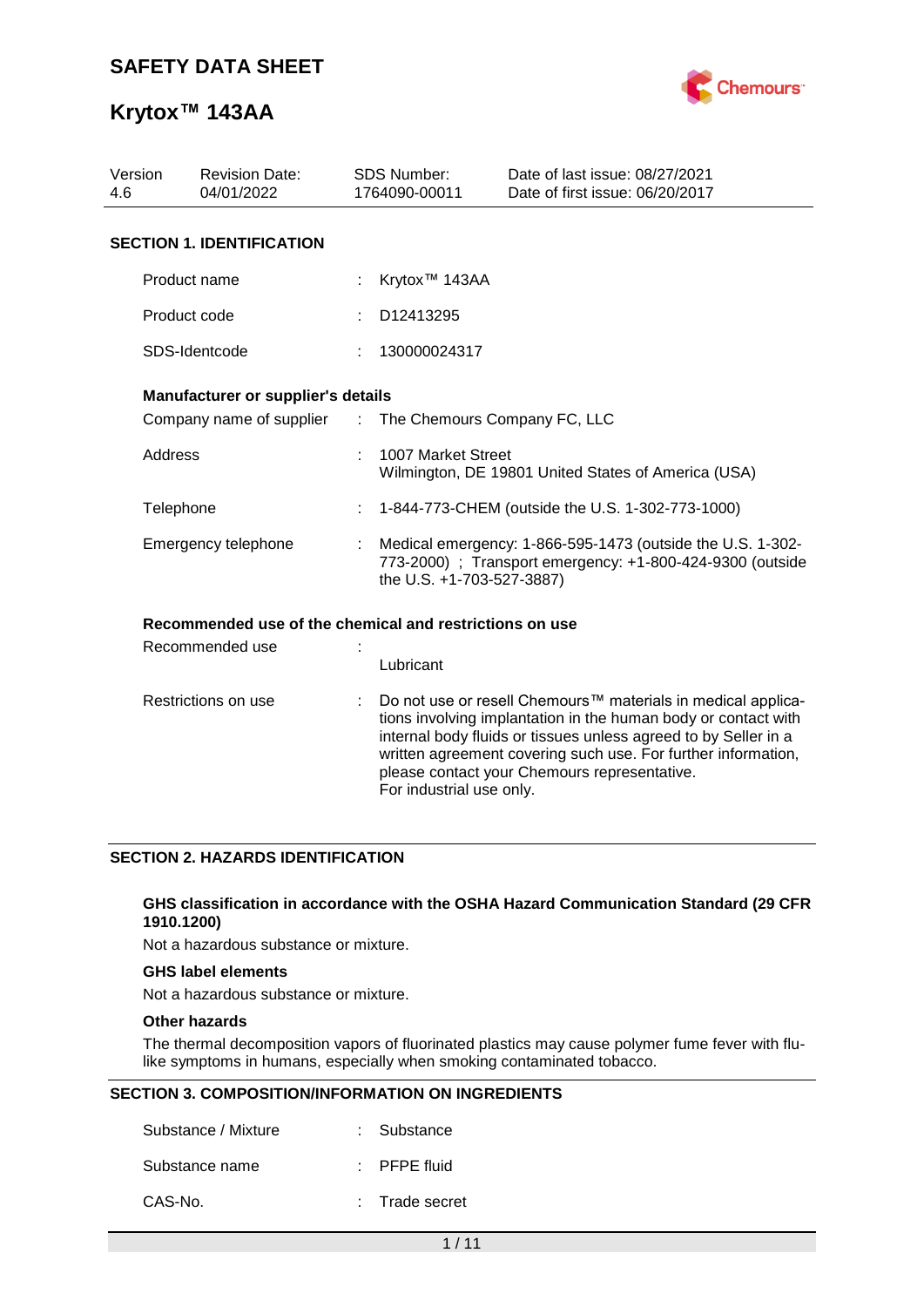

| Version | <b>Revision Date:</b> | SDS Number:   | Date of last issue: 08/27/2021  |
|---------|-----------------------|---------------|---------------------------------|
| -4.6    | 04/01/2022            | 1764090-00011 | Date of first issue: 06/20/2017 |
|         |                       |               |                                 |

## **Components**

No hazardous ingredients

# **SECTION 4. FIRST AID MEASURES**

| If inhaled                                                        | $\therefore$ If inhaled, remove to fresh air.<br>Get medical attention if symptoms occur.                                 |
|-------------------------------------------------------------------|---------------------------------------------------------------------------------------------------------------------------|
| In case of skin contact                                           | $\therefore$ Wash with water and soap as a precaution.<br>Get medical attention if symptoms occur.                        |
| In case of eye contact                                            | $\therefore$ Flush eyes with water as a precaution.<br>Get medical attention if irritation develops and persists.         |
| If swallowed                                                      | : If swallowed, DO NOT induce vomiting.<br>Get medical attention if symptoms occur.<br>Rinse mouth thoroughly with water. |
| Most important symptoms<br>and effects, both acute and<br>delayed | Inhalation may provoke the following symptoms:<br>Irritation<br>Shortness of breath                                       |
| Protection of first-aiders                                        | No special precautions are necessary for first aid responders.                                                            |
| Notes to physician                                                | Treat symptomatically and supportively.                                                                                   |

## **SECTION 5. FIRE-FIGHTING MEASURES**

| Suitable extinguishing media : Not applicable       |               | Will not burn                                                                                                                                                                                                                                           |
|-----------------------------------------------------|---------------|---------------------------------------------------------------------------------------------------------------------------------------------------------------------------------------------------------------------------------------------------------|
| Unsuitable extinguishing<br>media                   |               | : Not applicable<br>Will not burn                                                                                                                                                                                                                       |
| Specific hazards during fire<br>fighting            | $\mathcal{L}$ | Exposure to combustion products may be a hazard to health.                                                                                                                                                                                              |
| Hazardous combustion prod- :<br>ucts                |               | Hydrogen fluoride<br>carbonyl fluoride<br>potentially toxic fluorinated compounds<br>aerosolized particulates<br>Carbon oxides                                                                                                                          |
| Specific extinguishing meth-<br>ods                 | ÷             | Use extinguishing measures that are appropriate to local cir-<br>cumstances and the surrounding environment.<br>Use water spray to cool unopened containers.<br>Remove undamaged containers from fire area if it is safe to do<br>SO.<br>Evacuate area. |
| Special protective equipment :<br>for fire-fighters |               | Wear self-contained breathing apparatus for firefighting if<br>necessary.                                                                                                                                                                               |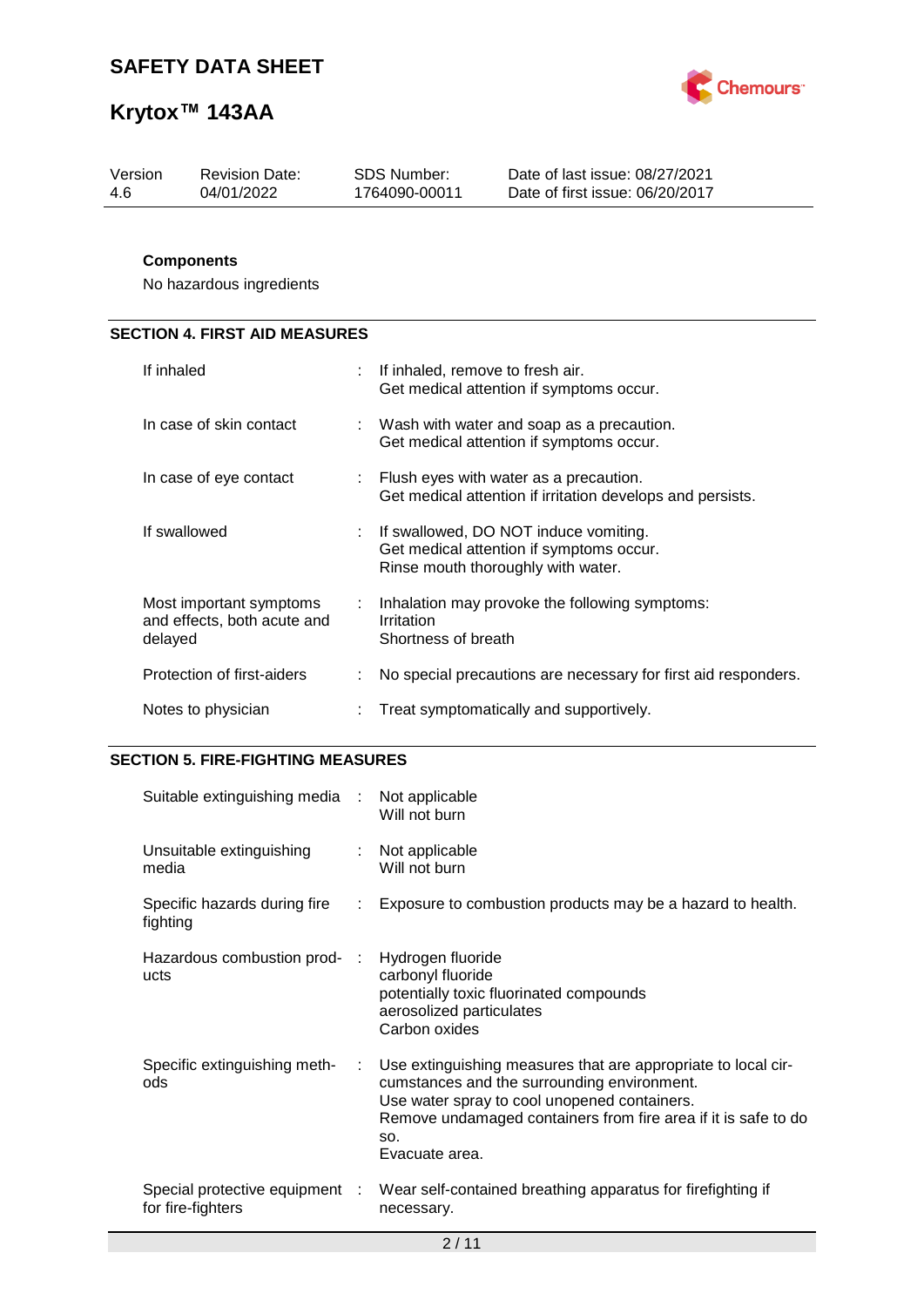

| Version<br>4.6                                                                  | <b>Revision Date:</b><br><b>SDS Number:</b><br>04/01/2022<br>1764090-00011 |                | Date of last issue: 08/27/2021<br>Date of first issue: 06/20/2017                                                                                                                                                                                                                                                                                                                                                                                                                                                                                                                                                                                             |  |  |
|---------------------------------------------------------------------------------|----------------------------------------------------------------------------|----------------|---------------------------------------------------------------------------------------------------------------------------------------------------------------------------------------------------------------------------------------------------------------------------------------------------------------------------------------------------------------------------------------------------------------------------------------------------------------------------------------------------------------------------------------------------------------------------------------------------------------------------------------------------------------|--|--|
|                                                                                 |                                                                            |                | Use personal protective equipment.                                                                                                                                                                                                                                                                                                                                                                                                                                                                                                                                                                                                                            |  |  |
|                                                                                 | <b>SECTION 6. ACCIDENTAL RELEASE MEASURES</b>                              |                |                                                                                                                                                                                                                                                                                                                                                                                                                                                                                                                                                                                                                                                               |  |  |
| Personal precautions, protec- :<br>tive equipment and emer-<br>gency procedures |                                                                            |                | Follow safe handling advice (see section 7) and personal pro-<br>tective equipment recommendations (see section 8).                                                                                                                                                                                                                                                                                                                                                                                                                                                                                                                                           |  |  |
|                                                                                 | Environmental precautions                                                  | oil barriers). | Avoid release to the environment.<br>Prevent further leakage or spillage if safe to do so.<br>Prevent spreading over a wide area (e.g., by containment or<br>Retain and dispose of contaminated wash water.<br>Local authorities should be advised if significant spillages<br>cannot be contained.                                                                                                                                                                                                                                                                                                                                                           |  |  |
| Methods and materials for<br>containment and cleaning up                        |                                                                            | bent.          | Soak up with inert absorbent material.<br>For large spills, provide diking or other appropriate contain-<br>ment to keep material from spreading. If diked material can be<br>pumped, store recovered material in appropriate container.<br>Clean up remaining materials from spill with suitable absor-<br>Local or national regulations may apply to releases and dispo-<br>sal of this material, as well as those materials and items em-<br>ployed in the cleanup of releases. You will need to determine<br>which regulations are applicable.<br>Sections 13 and 15 of this SDS provide information regarding<br>certain local or national requirements. |  |  |

### **SECTION 7. HANDLING AND STORAGE**

| Technical measures                            | See Engineering measures under EXPOSURE<br>CONTROLS/PERSONAL PROTECTION section.                                                                                                                                           |
|-----------------------------------------------|----------------------------------------------------------------------------------------------------------------------------------------------------------------------------------------------------------------------------|
| Local/Total ventilation                       | : Use only with adequate ventilation.                                                                                                                                                                                      |
| Advice on safe handling                       | Do not breathe decomposition products.                                                                                                                                                                                     |
|                                               | Handle in accordance with good industrial hygiene and safety<br>practice, based on the results of the workplace exposure as-<br>sessment<br>Take care to prevent spills, waste and minimize release to the<br>environment. |
| Conditions for safe storage                   | Keep in properly labeled containers.<br>Store in accordance with the particular national regulations.                                                                                                                      |
| Materials to avoid                            | No special restrictions on storage with other products.                                                                                                                                                                    |
| Further information on stor-<br>age stability | No decomposition if stored and applied as directed.                                                                                                                                                                        |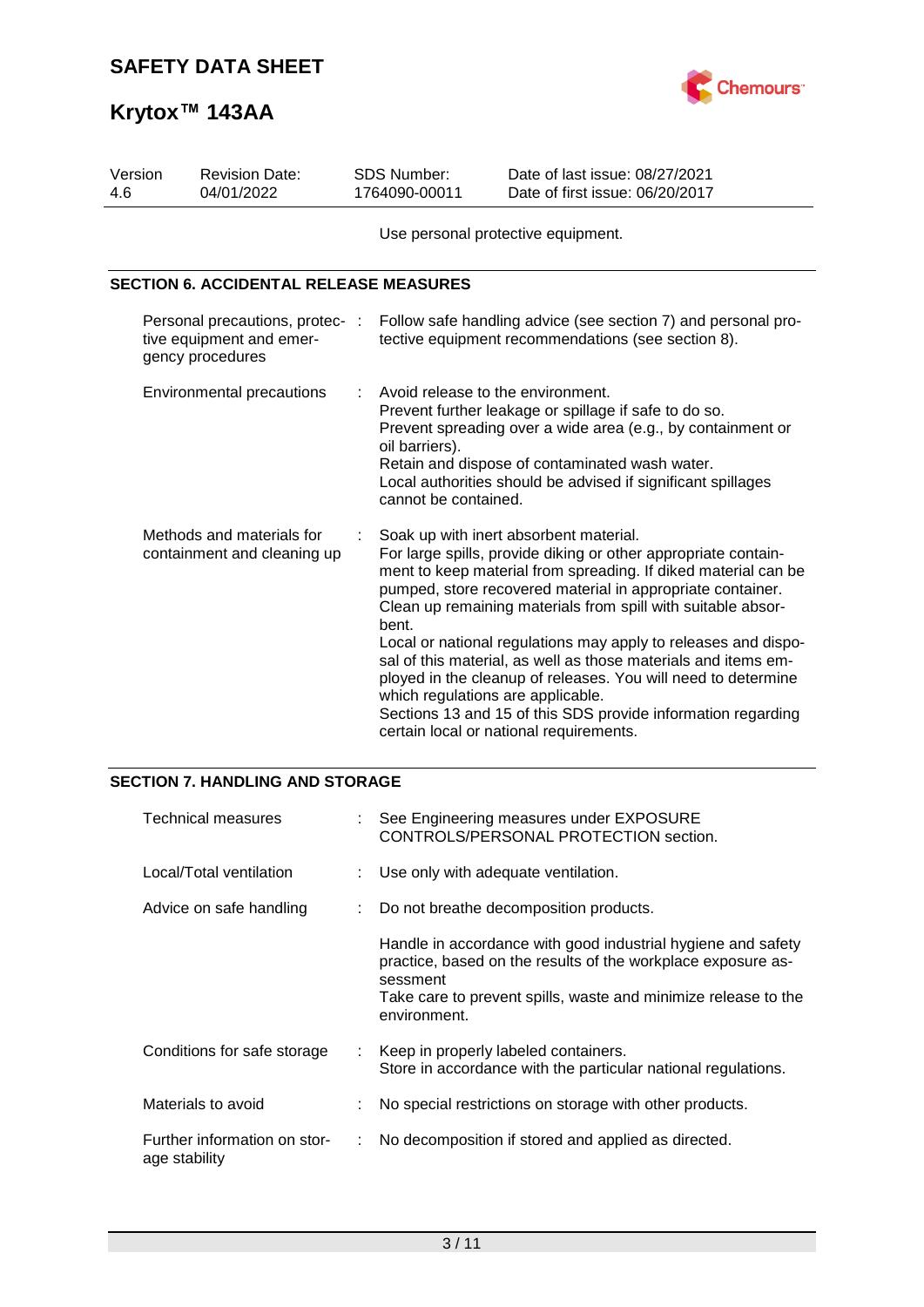

| Version | <b>Revision Date:</b> | SDS Number:   | Date of last issue: 08/27/2021  |
|---------|-----------------------|---------------|---------------------------------|
| -4.6    | 04/01/2022            | 1764090-00011 | Date of first issue: 06/20/2017 |

#### **SECTION 8. EXPOSURE CONTROLS/PERSONAL PROTECTION**

#### **Ingredients with workplace control parameters**

Contains no substances with occupational exposure limit values.

#### **Occupational exposure limits of decomposition products**

| Components          | CAS-No.   | Value type<br>(Form of  | Control parame-<br>ters / Permissible             | <b>Basis</b>     |
|---------------------|-----------|-------------------------|---------------------------------------------------|------------------|
|                     |           | exposure)               | concentration                                     |                  |
| Hydrofluoric acid   | 7664-39-3 | <b>TWA</b>              | $0.5$ ppm<br>(Fluorine)                           | <b>ACGIH</b>     |
|                     |           | $\mathsf{C}$            | 2 ppm<br>(Fluorine)                               | <b>ACGIH</b>     |
|                     |           | $\overline{\mathrm{c}}$ | 6 ppm<br>$5$ mg/m <sup>3</sup>                    | <b>NIOSH REL</b> |
|                     |           | <b>TWA</b>              | 3 ppm<br>$2.5$ mg/m <sup>3</sup>                  | <b>NIOSH REL</b> |
|                     |           | <b>TWA</b>              | 3 ppm                                             | OSHA Z-2         |
| Carbonyl difluoride | 353-50-4  | <b>TWA</b>              | 2 ppm                                             | <b>ACGIH</b>     |
|                     |           | <b>STEL</b>             | 5 ppm                                             | <b>ACGIH</b>     |
|                     |           | <b>TWA</b>              | 2 ppm<br>$5 \text{ mg/m}^3$                       | <b>NIOSH REL</b> |
|                     |           | <b>ST</b>               | 5 ppm<br>15 mg/m $3$                              | <b>NIOSH REL</b> |
| Carbon dioxide      | 124-38-9  | <b>TWA</b>              | 5,000 ppm                                         | <b>ACGIH</b>     |
|                     |           | <b>STEL</b>             | 30,000 ppm                                        | <b>ACGIH</b>     |
|                     |           | <b>TWA</b>              | $\overline{5,000}$ ppm<br>9,000 mg/m <sup>3</sup> | <b>NIOSH REL</b> |
|                     |           | <b>ST</b>               | 30,000 ppm<br>54,000 mg/m <sup>3</sup>            | <b>NIOSH REL</b> |
|                     |           | <b>TWA</b>              | 5,000 ppm<br>$9,000$ mg/m <sup>3</sup>            | OSHA Z-1         |
| Carbon monoxide     | 630-08-0  | <b>TWA</b>              | 25 ppm                                            | <b>ACGIH</b>     |
|                     |           | <b>TWA</b>              | 35 ppm<br>$40$ mg/m <sup>3</sup>                  | <b>NIOSH REL</b> |
|                     |           | $\overline{\text{c}}$   | 200 ppm<br>229 mg/m <sup>3</sup>                  | <b>NIOSH REL</b> |
|                     |           | <b>TWA</b>              | 50 ppm<br>55 mg/m $3$                             | OSHA Z-1         |

**Engineering measures** : Processing may form hazardous compounds (see section 10).

Ensure adequate ventilation, especially in confined areas. Minimize workplace exposure concentrations.

#### **Personal protective equipment**

Respiratory protection : General and local exhaust ventilation is recommended to maintain vapor exposures below recommended limits. Where concentrations are above recommended limits or are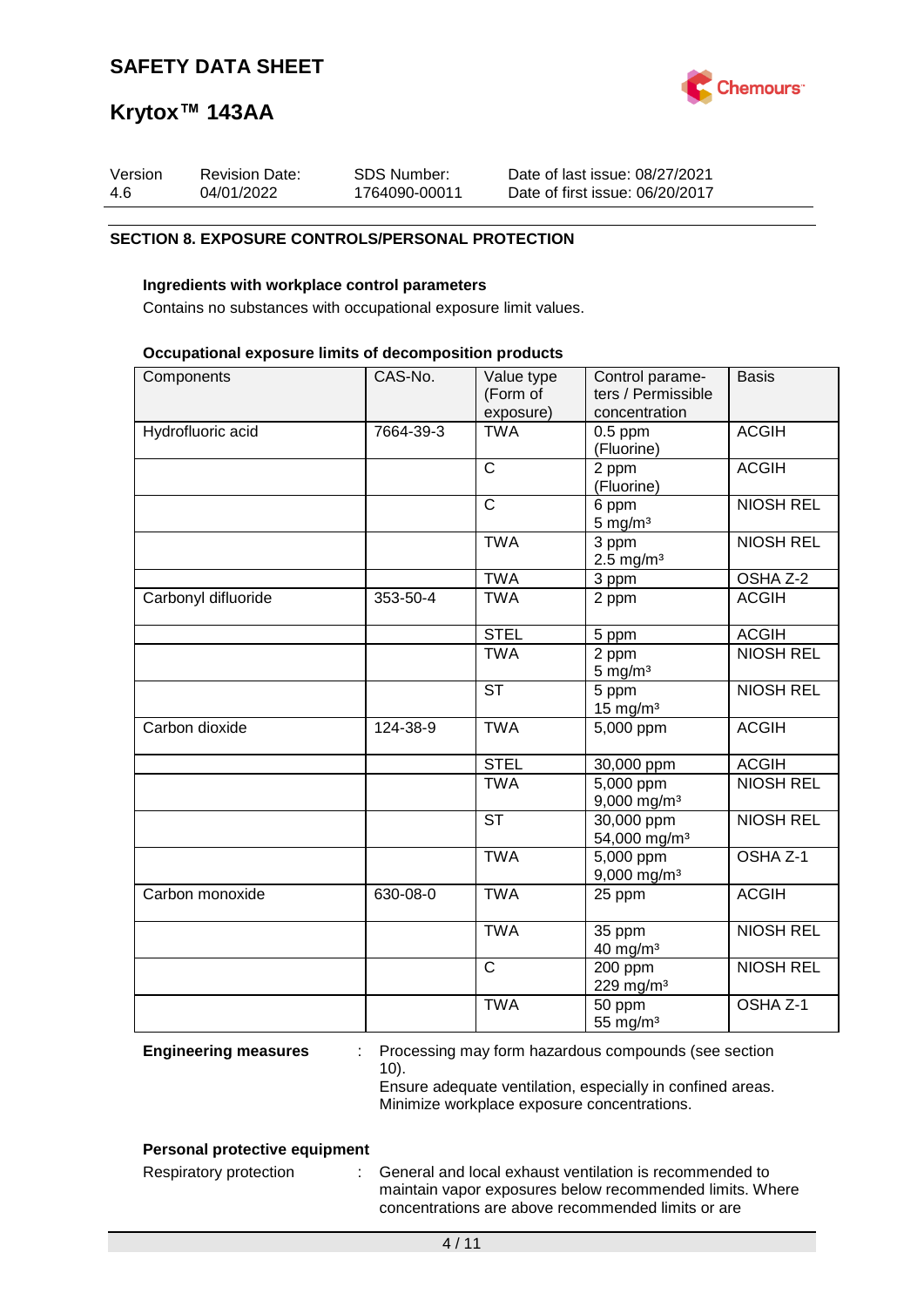

| Version<br>4.6 | <b>Revision Date:</b><br>04/01/2022 | <b>SDS Number:</b><br>1764090-00011 | Date of last issue: 08/27/2021<br>Date of first issue: 06/20/2017                                                                                                                                                                                                                                                                                                                                                                                                                                            |
|----------------|-------------------------------------|-------------------------------------|--------------------------------------------------------------------------------------------------------------------------------------------------------------------------------------------------------------------------------------------------------------------------------------------------------------------------------------------------------------------------------------------------------------------------------------------------------------------------------------------------------------|
|                |                                     | protection.                         | unknown, appropriate respiratory protection should be worn.<br>Follow OSHA respirator regulations (29 CFR 1910.134) and<br>use NIOSH/MSHA approved respirators. Protection provided<br>by air purifying respirators against exposure to any hazar-<br>dous chemical is limited. Use a positive pressure air supplied<br>respirator if there is any potential for uncontrolled release,<br>exposure levels are unknown, or any other circumstance<br>where air purifying respirators may not provide adequate |
|                | Hand protection                     |                                     |                                                                                                                                                                                                                                                                                                                                                                                                                                                                                                              |
|                | Remarks                             |                                     | Wash hands before breaks and at the end of workday.                                                                                                                                                                                                                                                                                                                                                                                                                                                          |
|                | Eye protection                      | Safety glasses                      | Wear the following personal protective equipment:                                                                                                                                                                                                                                                                                                                                                                                                                                                            |
|                | Skin and body protection            |                                     | Skin should be washed after contact.                                                                                                                                                                                                                                                                                                                                                                                                                                                                         |
|                | Hygiene measures                    | king place.                         | If exposure to chemical is likely during typical use, provide<br>eye flushing systems and safety showers close to the wor-<br>When using do not eat, drink or smoke.<br>Wash contaminated clothing before re-use.                                                                                                                                                                                                                                                                                            |

## **SECTION 9. PHYSICAL AND CHEMICAL PROPERTIES**

| Appearance                                                     | ÷  | viscous liquid                                      |
|----------------------------------------------------------------|----|-----------------------------------------------------|
| Color                                                          | ÷. | colorless                                           |
| Odor                                                           | ÷  | odorless                                            |
| <b>Odor Threshold</b>                                          |    | No data available                                   |
| рH                                                             |    | : 7                                                 |
| Melting point/freezing point                                   |    | : > -67 °F / > -55 °C                               |
| Initial boiling point and boiling : No data available<br>range |    |                                                     |
| Flash point                                                    | ÷  | Method: Pensky-Martens closed cup<br>does not flash |
| Evaporation rate                                               | t. | No data available                                   |
| Flammability (solid, gas)                                      | ÷  | Not applicable                                      |
| Flammability (liquids)                                         | t. | Will not burn                                       |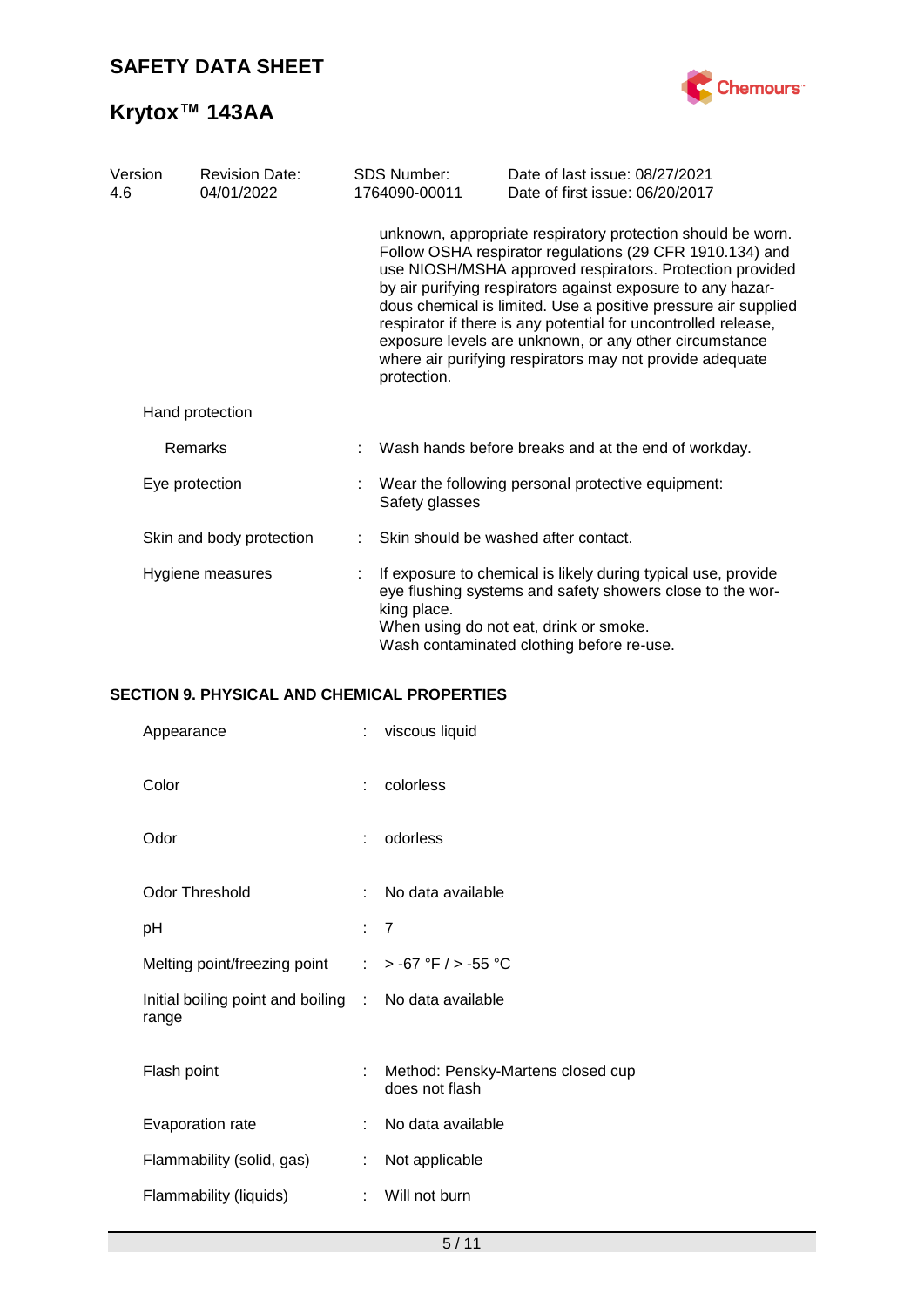# **SAFETY DATA SHEET**



# **Krytox™ 143AA**

| 4.6 | Version         | <b>Revision Date:</b><br>04/01/2022                 |   | <b>SDS Number:</b><br>1764090-00011 | Date of last issue: 08/27/2021<br>Date of first issue: 06/20/2017 |
|-----|-----------------|-----------------------------------------------------|---|-------------------------------------|-------------------------------------------------------------------|
|     |                 | Upper explosion limit / Upper<br>flammability limit | ÷ | No data available                   |                                                                   |
|     |                 | Lower explosion limit / Lower<br>flammability limit | ÷ | No data available                   |                                                                   |
|     |                 | Vapor pressure                                      | ÷ | No data available                   |                                                                   |
|     |                 | Relative vapor density                              |   | No data available                   |                                                                   |
|     |                 | Relative density                                    | ÷ | $1.86 - 1.91$                       |                                                                   |
|     | Solubility(ies) | Water solubility                                    |   | insoluble                           |                                                                   |
|     | octanol/water   | Partition coefficient: n-                           |   | No data available                   |                                                                   |
|     |                 | Autoignition temperature                            |   | No data available                   |                                                                   |
|     |                 | Decomposition temperature                           | ÷ | 662 °F / 350 °C                     |                                                                   |
|     | Viscosity       | Viscosity, kinematic                                |   | No data available                   |                                                                   |
|     |                 | <b>Explosive properties</b>                         | t | Not explosive                       |                                                                   |
|     | Particle size   | Oxidizing properties                                |   | Not applicable                      | The substance or mixture is not classified as oxidizing.          |
|     |                 |                                                     |   |                                     |                                                                   |

## **SECTION 10. STABILITY AND REACTIVITY**

| Reactivity                              |    | : Not classified as a reactivity hazard.                                                                      |  |
|-----------------------------------------|----|---------------------------------------------------------------------------------------------------------------|--|
| Chemical stability                      |    | Stable under normal conditions.                                                                               |  |
| tions                                   |    | Possibility of hazardous reac- : Hazardous decomposition products will be formed at elevated<br>temperatures. |  |
| Conditions to avoid                     |    | : None known.                                                                                                 |  |
| Incompatible materials                  | ÷. | None.                                                                                                         |  |
| <b>Hazardous decomposition products</b> |    |                                                                                                               |  |

| Thermal decomposition | : Hydrofluoric acid |
|-----------------------|---------------------|
|                       | Carbonyl difluoride |
|                       | Carbon dioxide      |
|                       | Carbon monoxide     |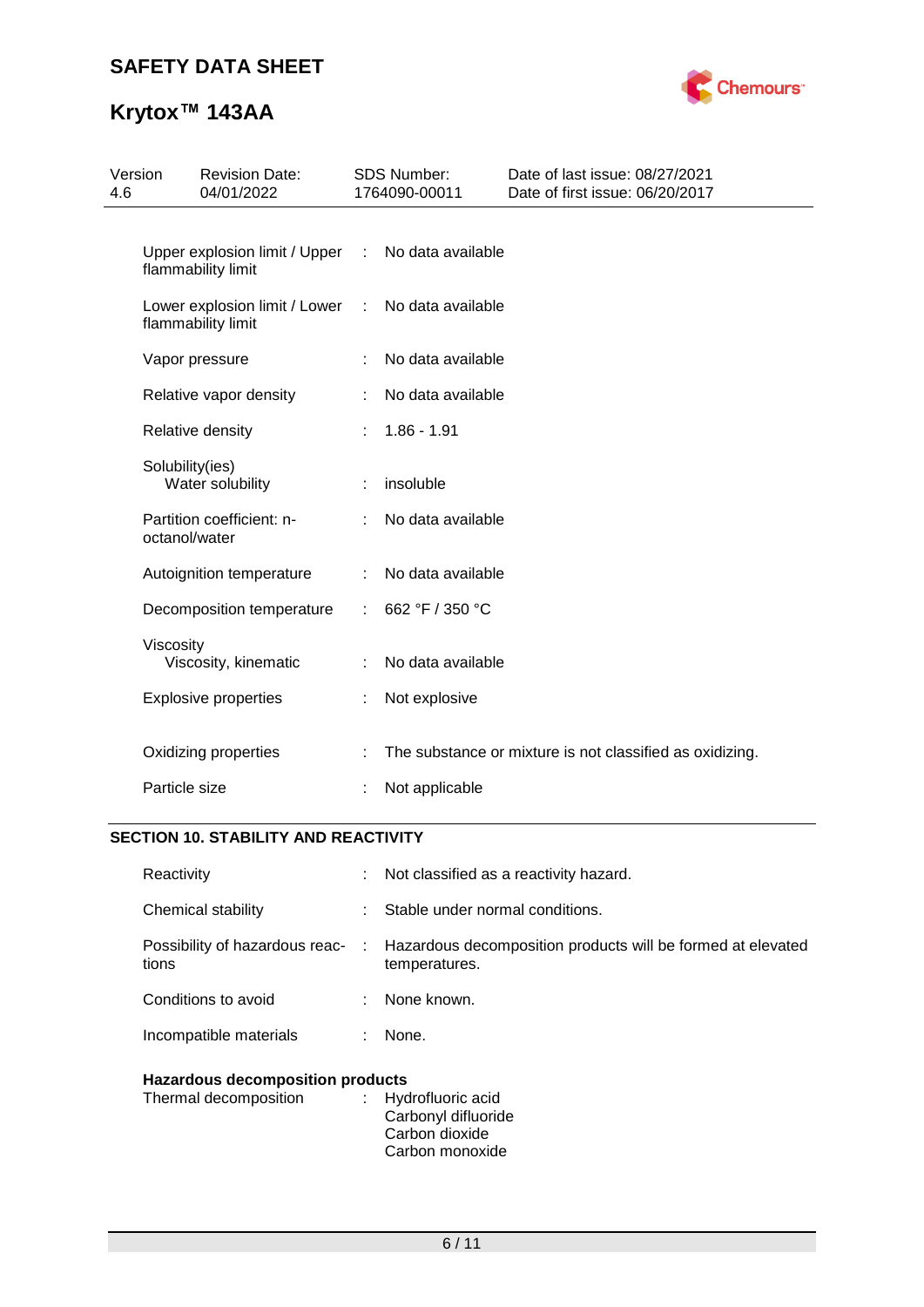# **SAFETY DATA SHEET**



# **Krytox™ 143AA**

| Version | <b>Revision Date:</b> | SDS Number:   | Date of last issue: 08/27/2021  |
|---------|-----------------------|---------------|---------------------------------|
| 4.6     | 04/01/2022            | 1764090-00011 | Date of first issue: 06/20/2017 |
|         |                       |               |                                 |

#### **SECTION 11. TOXICOLOGICAL INFORMATION**

#### **Information on likely routes of exposure**

Inhalation Skin contact Ingestion Eye contact

#### **Acute toxicity**

Not classified based on available information.

#### **Skin corrosion/irritation**

Not classified based on available information.

#### **Serious eye damage/eye irritation**

Not classified based on available information.

#### **Respiratory or skin sensitization**

#### **Skin sensitization**

Not classified based on available information.

#### **Respiratory sensitization**

Not classified based on available information.

#### **Germ cell mutagenicity**

Not classified based on available information.

#### **Carcinogenicity**

Not classified based on available information.<br> **IARC** No ingredient of this product to

- No ingredient of this product present at levels greater than or equal to 0.1% is identified as probable, possible or confirmed human carcinogen by IARC.
- **OSHA** No component of this product present at levels greater than or equal to 0.1% is on OSHA's list of regulated carcinogens.
- **NTP** No ingredient of this product present at levels greater than or equal to 0.1% is identified as a known or anticipated carcinogen by NTP.

#### **Reproductive toxicity**

Not classified based on available information.

#### **STOT-single exposure**

Not classified based on available information.

#### **STOT-repeated exposure**

Not classified based on available information.

#### **Aspiration toxicity**

Not classified based on available information.

#### **SECTION 12. ECOLOGICAL INFORMATION**

#### **Ecotoxicity**

No data available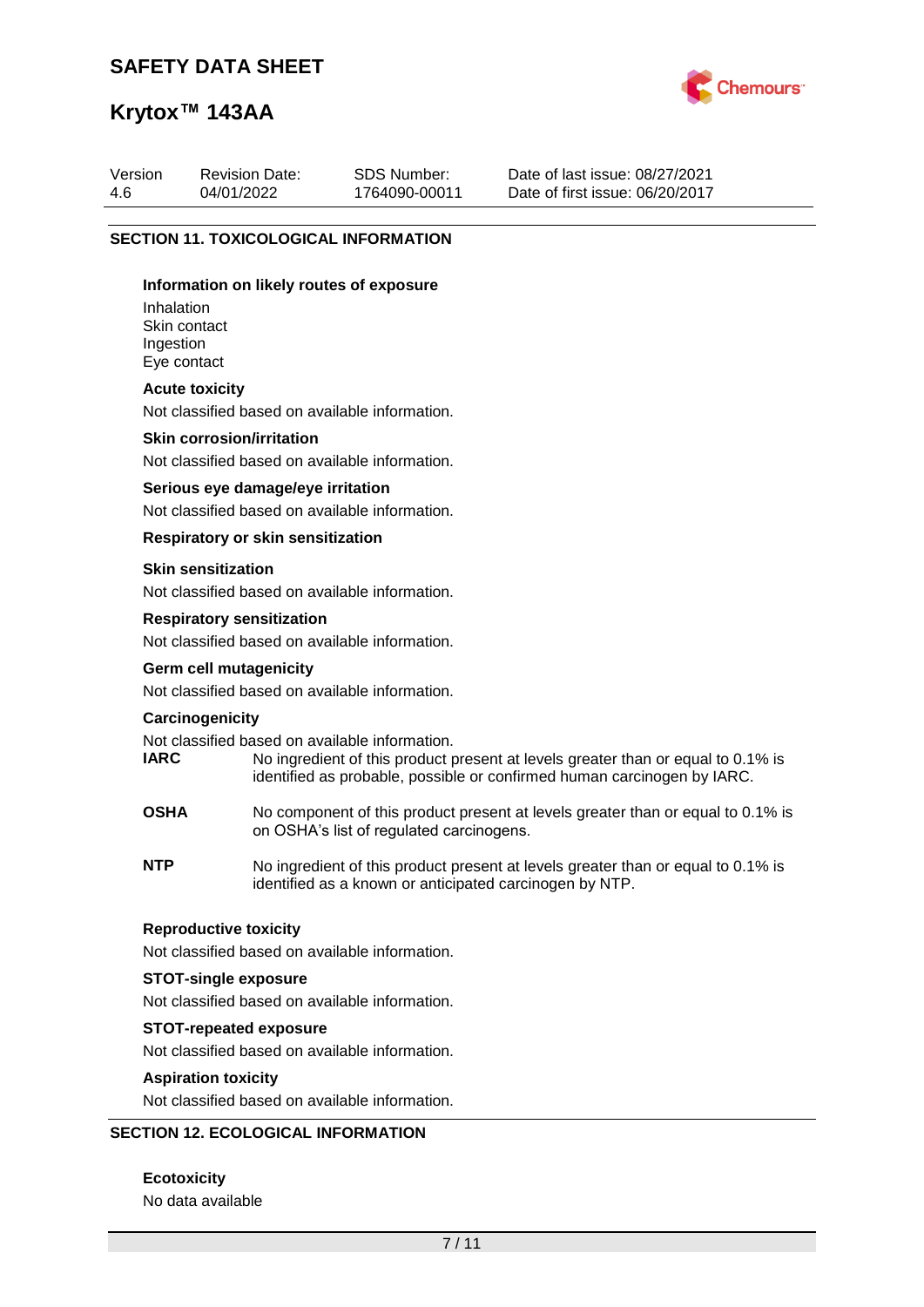

| Version       | <b>Revision Date:</b>                                     | <b>SDS Number:</b> | Date of last issue: 08/27/2021                                                                        |
|---------------|-----------------------------------------------------------|--------------------|-------------------------------------------------------------------------------------------------------|
| 4.6           | 04/01/2022                                                | 1764090-00011      | Date of first issue: 06/20/2017                                                                       |
|               | <b>Persistence and degradability</b><br>No data available |                    |                                                                                                       |
|               | <b>Bioaccumulative potential</b><br>No data available     |                    |                                                                                                       |
|               | <b>Mobility in soil</b><br>No data available              |                    |                                                                                                       |
|               | Other adverse effects<br>No data available                |                    |                                                                                                       |
|               | <b>SECTION 13. DISPOSAL CONSIDERATIONS</b>                |                    |                                                                                                       |
|               | <b>Disposal methods</b>                                   |                    |                                                                                                       |
|               | Waste from residues                                       |                    | Dispose of in accordance with local regulations.                                                      |
|               | Contaminated packaging                                    |                    | Empty containers should be taken to an approved waste                                                 |
|               |                                                           |                    | handling site for recycling or disposal.<br>If not otherwise specified: Dispose of as unused product. |
|               | <b>SECTION 14. TRANSPORT INFORMATION</b>                  |                    |                                                                                                       |
|               | <b>International Regulations</b>                          |                    |                                                                                                       |
| <b>UNRTDG</b> | Not regulated as a dangerous good                         |                    |                                                                                                       |
|               | <b>IATA-DGR</b><br>Not regulated as a dangerous good      |                    |                                                                                                       |
|               | <b>IMDG-Code</b><br>Not regulated as a dangerous good     |                    |                                                                                                       |
|               | Not applicable for product as supplied.                   |                    | Transport in bulk according to Annex II of MARPOL 73/78 and the IBC Code                              |
|               | <b>Domestic regulation</b>                                |                    |                                                                                                       |
| 49 CFR        | Not regulated as a dangerous good                         |                    |                                                                                                       |

## **CERCLA Reportable Quantity**

This material does not contain any components with a CERCLA RQ.

### **SARA 304 Extremely Hazardous Substances Reportable Quantity**

This material does not contain any components with a section 304 EHS RQ.

**SARA 302 Extremely Hazardous Substances Threshold Planning Quantity** This material does not contain any components with a section 302 EHS TPQ.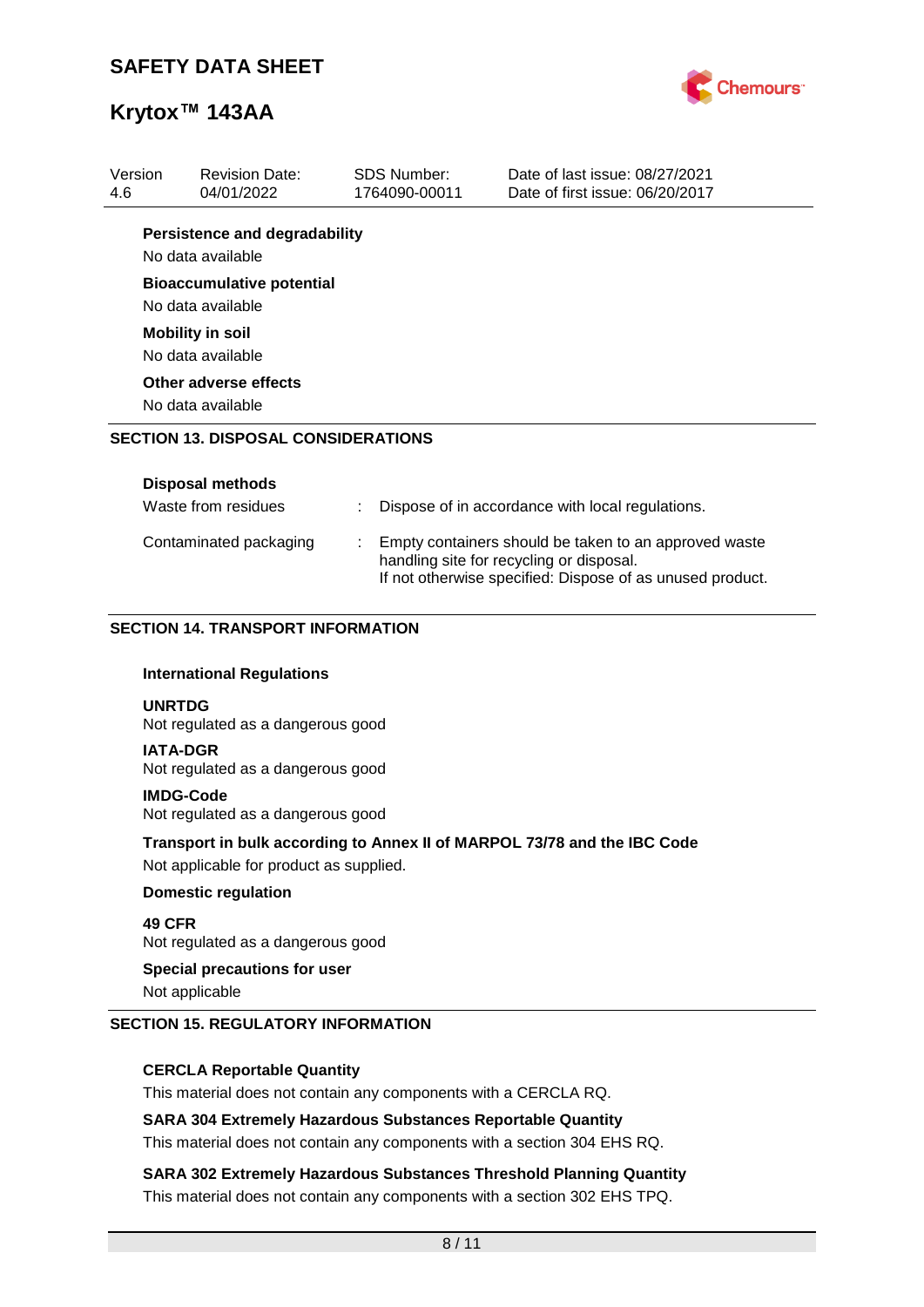

| Version<br>4.6  | <b>Revision Date:</b><br>04/01/2022 | SDS Number:<br>1764090-00011 | Date of last issue: 08/27/2021<br>Date of first issue: 06/20/2017                                                                                                                                                                                                                                                                                                                           |
|-----------------|-------------------------------------|------------------------------|---------------------------------------------------------------------------------------------------------------------------------------------------------------------------------------------------------------------------------------------------------------------------------------------------------------------------------------------------------------------------------------------|
|                 | SARA 311/312 Hazards                | : No SARA Hazards            |                                                                                                                                                                                                                                                                                                                                                                                             |
| <b>SARA 313</b> |                                     |                              | This material does not contain any chemical components with<br>known CAS numbers that exceed the threshold (De Minimis)<br>reporting levels established by SARA Title III, Section 313.                                                                                                                                                                                                     |
|                 | <b>US State Regulations</b>         |                              |                                                                                                                                                                                                                                                                                                                                                                                             |
|                 | Pennsylvania Right To Know          |                              |                                                                                                                                                                                                                                                                                                                                                                                             |
|                 | <b>PFPE</b> fluid                   |                              | Trade secret                                                                                                                                                                                                                                                                                                                                                                                |
|                 | <b>California Prop. 65</b>          |                              |                                                                                                                                                                                                                                                                                                                                                                                             |
|                 |                                     |                              | WARNING: This product can expose you to chemicals including Pentadecafluorooctanoic acid,<br>which is/are known to the State of California to cause birth defects or other reproductive harm.<br>For more information go to www.P65Warnings.ca.gov. Note to User: This product is not made<br>with PFOA nor is PFOA intentionally present in the product; however, it is possible that PFOA |

may be present as an impurity at background (environmental) levels.

## **SECTION 16. OTHER INFORMATION**



Krytox™ and any associated logos are trademarks or copyrights of The Chemours Company FC, LLC.

Chemours™ and the Chemours Logo are trademarks of The Chemours Company. Before use read Chemours safety information.

For further information contact the local Chemours office or nominated distributors.

### **Full text of other abbreviations**

| ACGIH     | : USA. ACGIH Threshold Limit Values (TLV)                                               |
|-----------|-----------------------------------------------------------------------------------------|
| NIOSH REL | : USA. NIOSH Recommended Exposure Limits                                                |
| OSHA Z-1  | : USA. Occupational Exposure Limits (OSHA) - Table Z-1 Lim-<br>its for Air Contaminants |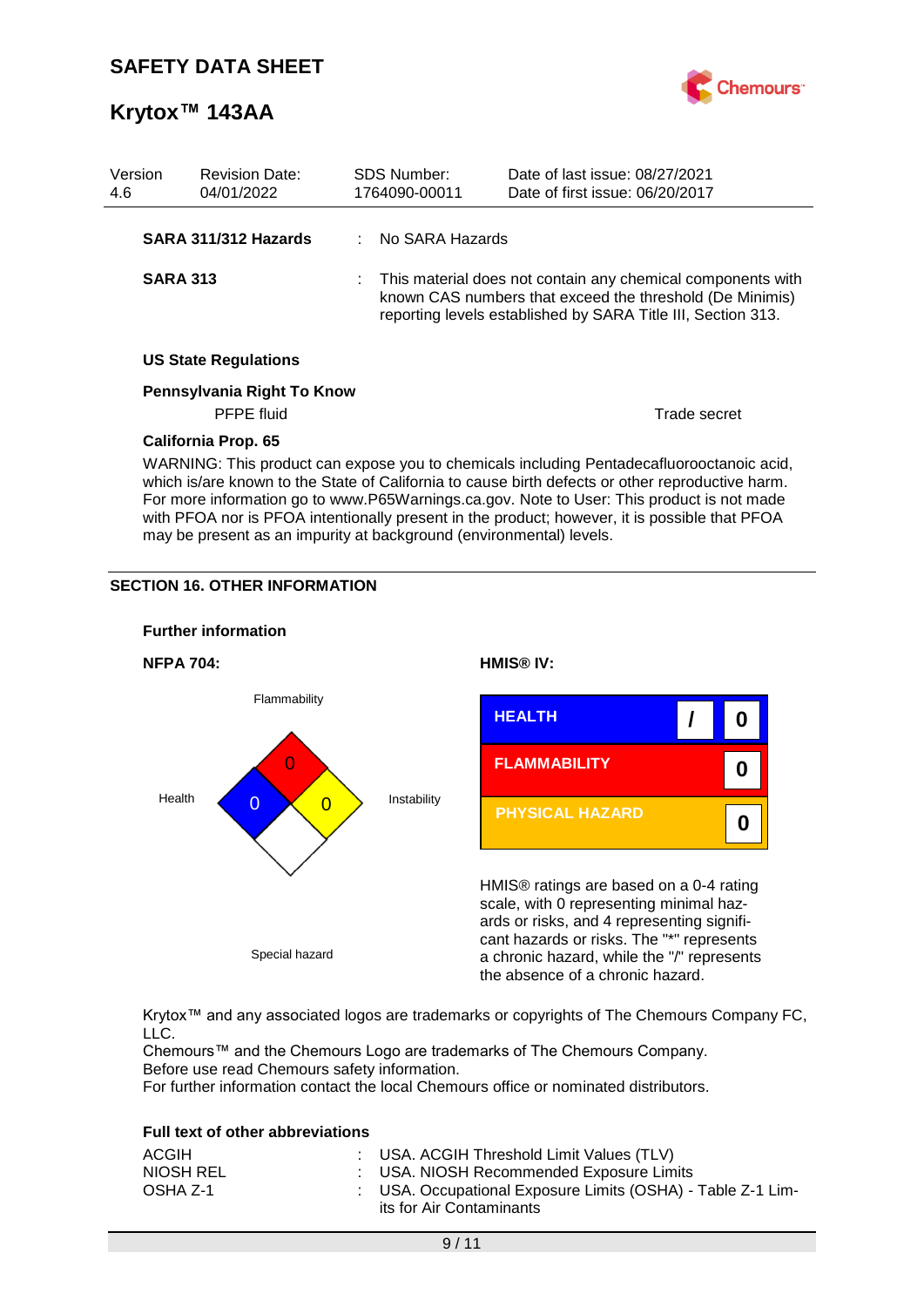

| Version<br>4.6 | <b>Revision Date:</b><br>04/01/2022 | <b>SDS Number:</b><br>1764090-00011 | Date of last issue: 08/27/2021<br>Date of first issue: 06/20/2017                            |
|----------------|-------------------------------------|-------------------------------------|----------------------------------------------------------------------------------------------|
| OSHA Z-2       |                                     |                                     | USA. Occupational Exposure Limits (OSHA) - Table Z-2                                         |
|                | ACGIH / TWA                         |                                     | 8-hour, time-weighted average                                                                |
|                | ACGIH / STEL                        |                                     | Short-term exposure limit                                                                    |
| ACGIH / C      |                                     | Ceiling limit                       |                                                                                              |
|                | NIOSH REL / TWA                     |                                     | Time-weighted average concentration for up to a 10-hour<br>workday during a 40-hour workweek |
|                | NIOSH REL / ST                      |                                     | : STEL - 15-minute TWA exposure that should not be exceeded<br>at any time during a workday  |
|                | NIOSH REL / C                       |                                     | Ceiling value not be exceeded at any time.                                                   |
|                | OSHA Z-1 / TWA                      |                                     | 8-hour time weighted average                                                                 |
|                | OSHA Z-2 / TWA                      |                                     | 8-hour time weighted average                                                                 |

AIIC - Australian Inventory of Industrial Chemicals; ASTM - American Society for the Testing of Materials; bw - Body weight; CERCLA - Comprehensive Environmental Response, Compensation, and Liability Act; CMR - Carcinogen, Mutagen or Reproductive Toxicant; DIN - Standard of the German Institute for Standardisation; DOT - Department of Transportation; DSL - Domestic Substances List (Canada); ECx - Concentration associated with x% response; EHS - Extremely Hazardous Substance; ELx - Loading rate associated with x% response; EmS - Emergency Schedule; ENCS - Existing and New Chemical Substances (Japan); ErCx - Concentration associated with x% growth rate response; ERG - Emergency Response Guide; GHS - Globally Harmonized System; GLP - Good Laboratory Practice; HMIS - Hazardous Materials Identification System; IARC - International Agency for Research on Cancer; IATA - International Air Transport Association; IBC - International Code for the Construction and Equipment of Ships carrying Dangerous Chemicals in Bulk; IC50 - Half maximal inhibitory concentration; ICAO - International Civil Aviation Organization; IECSC - Inventory of Existing Chemical Substances in China; IMDG - International Maritime Dangerous Goods; IMO - International Maritime Organization; ISHL - Industrial Safety and Health Law (Japan); ISO - International Organisation for Standardization; KECI - Korea Existing Chemicals Inventory; LC50 - Lethal Concentration to 50 % of a test population; LD50 - Lethal Dose to 50% of a test population (Median Lethal Dose); MARPOL - International Convention for the Prevention of Pollution from Ships; MSHA - Mine Safety and Health Administration; n.o.s. - Not Otherwise Specified; NFPA - National Fire Protection Association; NO(A)EC - No Observed (Adverse) Effect Concentration; NO(A)EL - No Observed (Adverse) Effect Level; NOELR - No Observable Effect Loading Rate; NTP - National Toxicology Program; NZIoC - New Zealand Inventory of Chemicals; OECD - Organization for Economic Co-operation and Development; OPPTS - Office of Chemical Safety and Pollution Prevention; PBT - Persistent, Bioaccumulative and Toxic substance; PICCS - Philippines Inventory of Chemicals and Chemical Substances; (Q)SAR - (Quantitative) Structure Activity Relationship; RCRA - Resource Conservation and Recovery Act; REACH - Regulation (EC) No 1907/2006 of the European Parliament and of the Council concerning the Registration, Evaluation, Authorisation and Restriction of Chemicals; RQ - Reportable Quantity; SADT - Self-Accelerating Decomposition Temperature; SARA - Superfund Amendments and Reauthorization Act; SDS - Safety Data Sheet; TCSI - Taiwan Chemical Substance Inventory; TECI - Thailand Existing Chemicals Inventory; TSCA - Toxic Substances Control Act (United States); UN - United Nations; UNRTDG - United Nations Recommendations on the Transport of Dangerous Goods; vPvB - Very Persistent and Very Bioaccumulative

| compile the Material Safety<br>Data Sheet<br>cy, http://echa.europa.eu/ | Sources of key data used to |  | Internal technical data, data from raw material SDSs, OECD<br>eChem Portal search results and European Chemicals Agen- |
|-------------------------------------------------------------------------|-----------------------------|--|------------------------------------------------------------------------------------------------------------------------|
|-------------------------------------------------------------------------|-----------------------------|--|------------------------------------------------------------------------------------------------------------------------|

Revision Date : 04/01/2022

The information provided in this Safety Data Sheet is correct to the best of our knowledge, information and belief at the date of its publication. The information is designed only as a guidance for